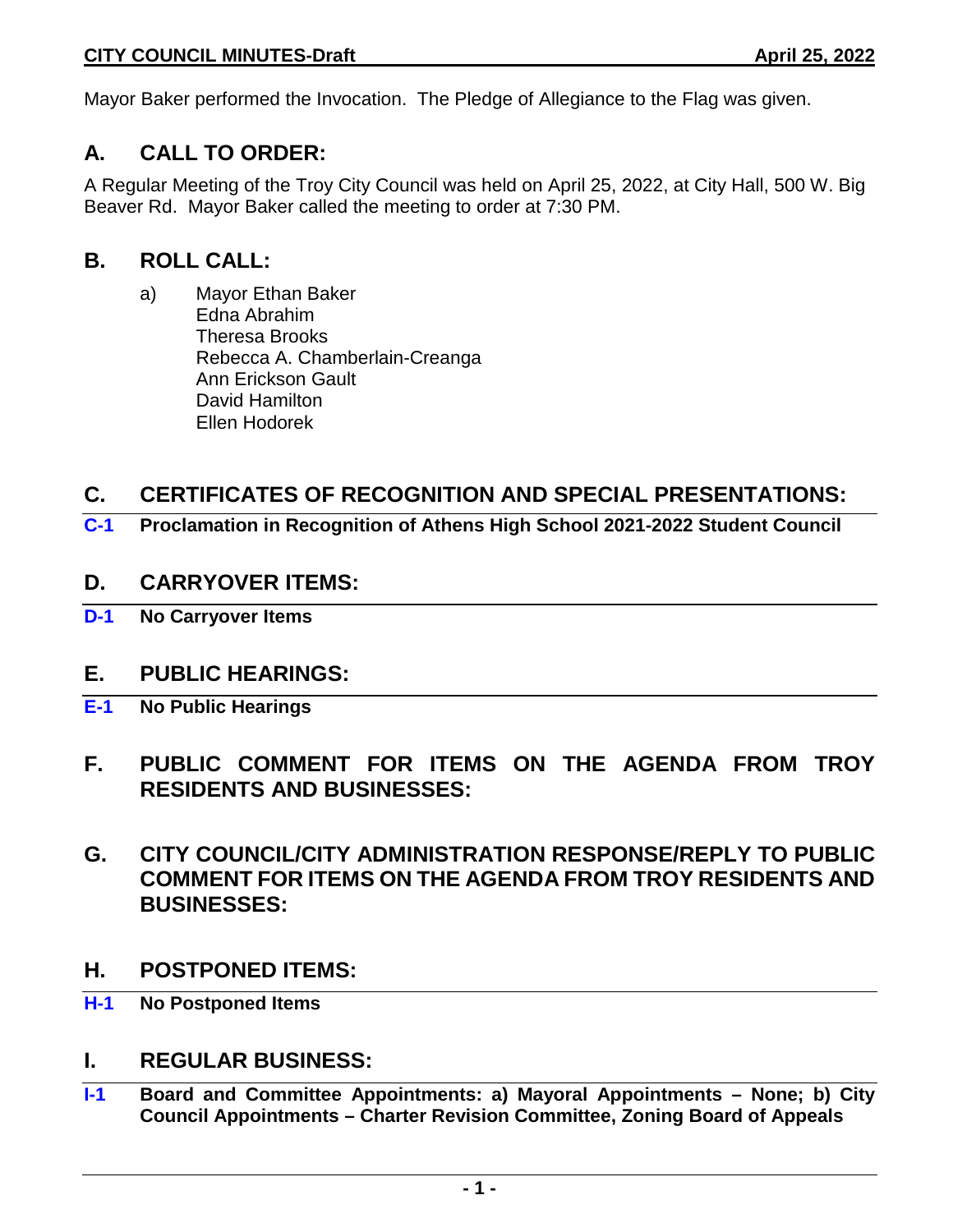## **a) Mayoral Appointments: None**

### **b) City Council Appointments:**

Resolution #2022-04-055 Moved by Erickson Gault Seconded by Chamberlain-Creanga

RESOLVED, That Troy City Council hereby **APPOINTS** the following nominated person(s) to serve on the Boards and Committees as indicated:

**Charter Revision Committee**

Appointed by Council 7 Regular Members 3 Year Term

#### **Nominations to the Charter Revision Committee**:

| Term Expires: 4/30/2025 | <b>Robin Beltramini</b> |
|-------------------------|-------------------------|
|                         |                         |

Term currently held by: Robin Beltramini

Yes: All-7 No: None

#### **MOTION CARRIED**

Resolution #2022-04-056 Moved by Erickson Gault Seconded by Hamilton

RESOLVED, That Troy City Council hereby **APPOINTS** the following nominated person(s) to serve on the Boards and Committees as indicated:

## **Zoning Board of Appeals**

Appointed by Council 7 Regular Members; 2 Alternates 3 Year Term

#### **Nominations to the Zoning Board of Appeals**:

| <b>Term Expires: 4/30/2025</b> | <b>David Eisenbacher</b>                  |  |
|--------------------------------|-------------------------------------------|--|
|                                | Term currently held by: David Eisenbacher |  |
|                                |                                           |  |
| <b>Term Expires: 4/30/2025</b> | <b>Aaron Green</b>                        |  |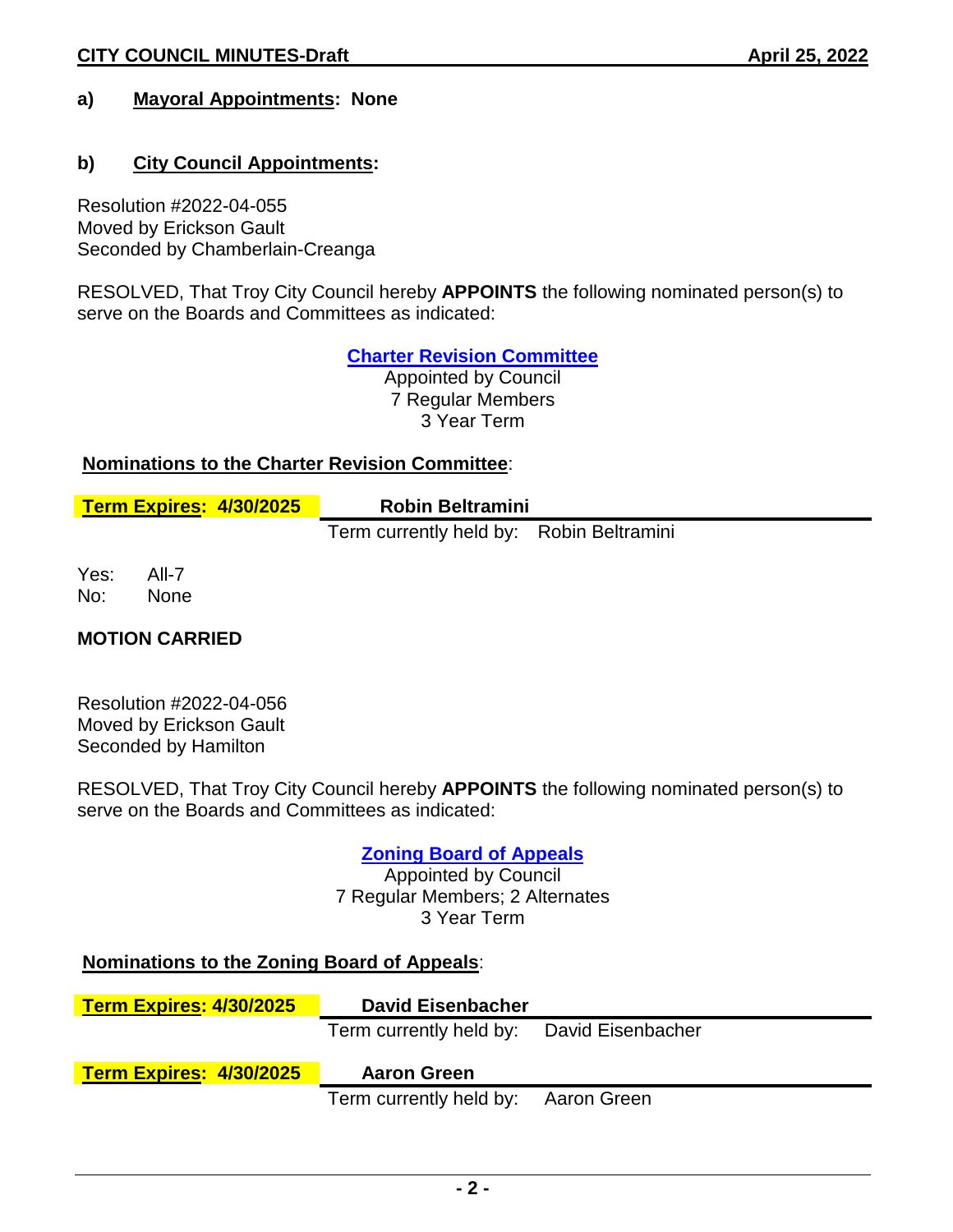Yes: All-7 No: None

**MOTION CARRIED**

- **I-2 Board and Committee Nominations: a) Mayoral Nominations – None; b) City Council Nominations – None**
- **a) Mayoral Nominations: None**
- **b) City Council Nominations: None**

#### **I-3 Request for Closed Session**

Resolution #2022-04-057 Moved by Baker Seconded by Brooks

BE IT RESOLVED, That Troy City Council **SHALL MEET** in Closed Session, as permitted by MCL15.268 (e) Pending Litigation – *DOJ v. Troy/Adam v. Troy, et. al.*

Yes: All-7 No: None

#### **MOTION CARRIED**

**I-4 Bid Waiver – Cummins Engine Repairs and Maintenance** *(Introduced by: Chuck Riesterer, Fire Chief)*

Resolution #2022-04-058 Moved by Hodorek Seconded by Abrahim

RESOLVED, That in the best interest of the City, Troy City Council hereby **WAIVES** the bid process and **APPROVES** an ongoing contract for the repair and maintenance of Cummins engines directly from the manufacturer, *Cummins Sales and Service;* not to exceed budgetary limitations.

Yes: All-7 No: None

#### **MOTION CARRIED**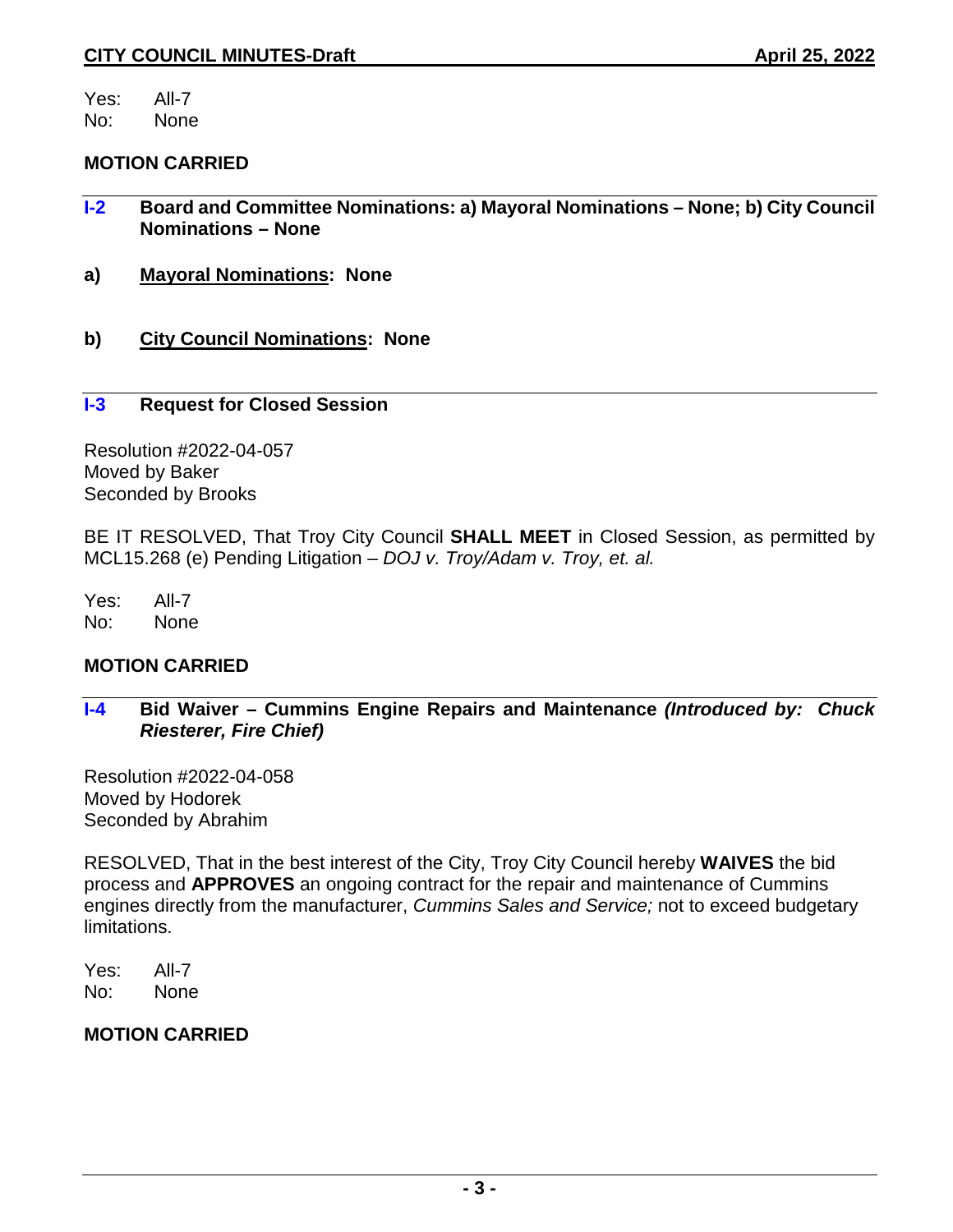## **J. CONSENT AGENDA:**

### **J-1a Approval of "J" Items NOT Removed for Discussion**

Resolution #2022-04-059-J-1a Moved by Hodorek Seconded by Abrahim

RESOLVED, That Troy City Council hereby **APPROVES** all items on the Consent Agenda as presented.

Yes: All-7 No: None

### **MOTION CARRIED**

**J-1b Address of "J" Items Removed for Discussion by City Council** 

### **J-2 Approval of City Council Minutes**

Resolution #2022-04-059-J-2

RESOLVED, That Troy City Council hereby **APPROVES** the following Minutes as submitted:

- a) City Council Minutes-Draft April 11, 2022
- **J-3 Proposed City of Troy Proclamations: None Submitted**
- **J-4 Standard Purchasing Resolutions:**
- **a) Standard Purchasing Resolution 2: Award to Low Bidders Meeting Specifications – Transit Mixed Concrete**

Resolution #2022-04-059-J-4a

RESOLVED, That Troy City Council hereby **AWARDS** a one (1) year contract to provide Transit Mixed Concrete with an option to renew for one (1) additional year to the low bidder meeting specifications; *Superior Materials, LLC of Farmington Hills, MI,* as the primary supplier and *Protocon RM of Sterling Heights, MI, as the secondary supplier* as per the unit prices contained in the bid tabulation opened March 31, 2022, a copy of which shall be **ATTACHED** to the original minutes of this meeting, to be ordered on as-needed basis; contracts expiring April 30, 2024.

BE IT FINALLY RESOLVED, That the awards are **CONTINGENT** upon the contractors' submission of properly executed bid documents, insurance certificates and all other specified requirements.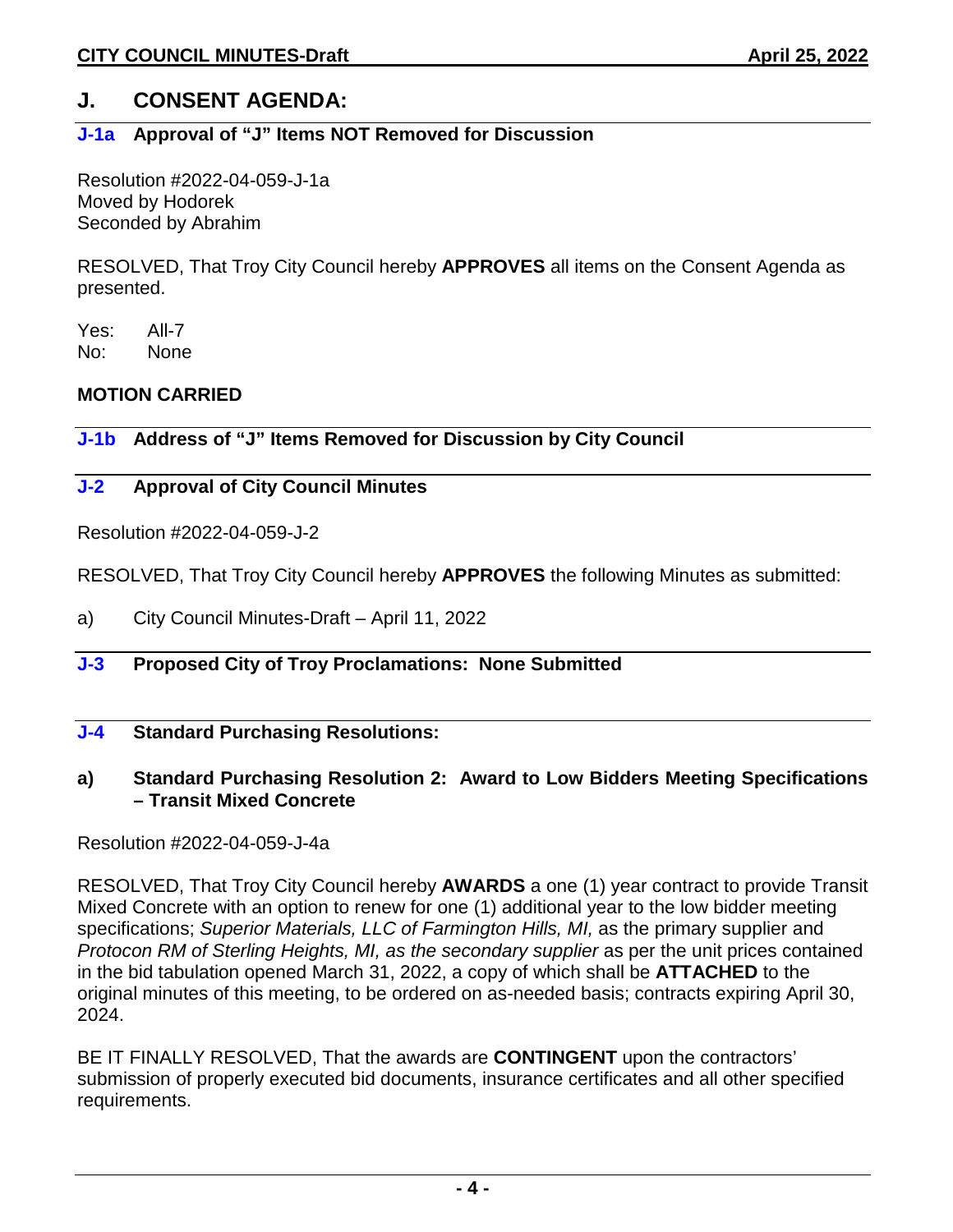#### **b) Standard Purchasing Resolution 2: Award to Low Bidder Meeting Specifications – Asphalt Patching Material - Cold**

Resolution #2022-04-059-J-4b

RESOLVED, That Troy City Council hereby **AWARDS** a contract for seasonal requirements of Asphalt Patching Material – Cold Patch to local low bidder meeting specifications, *Ajax Materials Corporation of Troy, MI*, for an estimated total cost of \$30,812.50, at the per ton unit price contained in the bid tabulation opened March 31, 2022, a copy of which shall be **ATTACHED** to the original Minutes of this meeting, the cost of which shall not exceed annual budgetary limitations, with the contract expiring April 30, 2024.

BE IT FURTHER RESOLVED, That the award is **CONTINGENT** upon the contractor's submission of properly executed bid and proposal documents, including insurance certificates and all other specified requirements.

#### **c) Standard Purchasing Resolution 2: Award to Low Bidders Meeting Specifications - Aggregates**

Resolution #2022-04-059-J-4c

RESOLVED, That Troy City Council hereby **AWARDS** one (1) year contracts to provide Aggregates with an option to renew for one (1) additional year to the following low bidders;

| Company                     | <b>Items</b> | <b>Estimated Total</b> |
|-----------------------------|--------------|------------------------|
| Proposal A                  |              |                        |
| <b>Maloney Trucking</b>     | 2            | \$12,040.00            |
| <b>Osburn Industries</b>    | 3, 4, 7      | \$23,590.00            |
| <b>AMS Grounds</b>          | 6, 9         | \$3,361.00             |
| Edwin C. Levy               | 1, 8         | \$12,437.00            |
| Tri-City Aggregates Inc.    | 5            | \$25,625.00            |
| Proposal B                  |              |                        |
| <b>Osburn Industries</b>    | 1, 2         | \$5,725.00             |
| <b>Estimated Total Cost</b> |              | \$82,778.00            |

All aggregates to be purchased on as-needed basis; at unit prices contained in the bid tabulation opened March 31, 2022, a copy of which shall be **ATTACHED** to the original Minutes of this meeting, with contracts expiring April 30, 2024.

BE IT FURTHER RESOLVED, That the awards are **CONTINGENT** upon the contractors' submission of properly executed bid documents, including insurance certificates and all other specified requirements.

### **d) Standard Purchasing Resolution 2: Award to Low Bidder Meeting Specifications – Hauling and Disposal of Dirt and Debris**

Resolution #2022-04-059-J-4d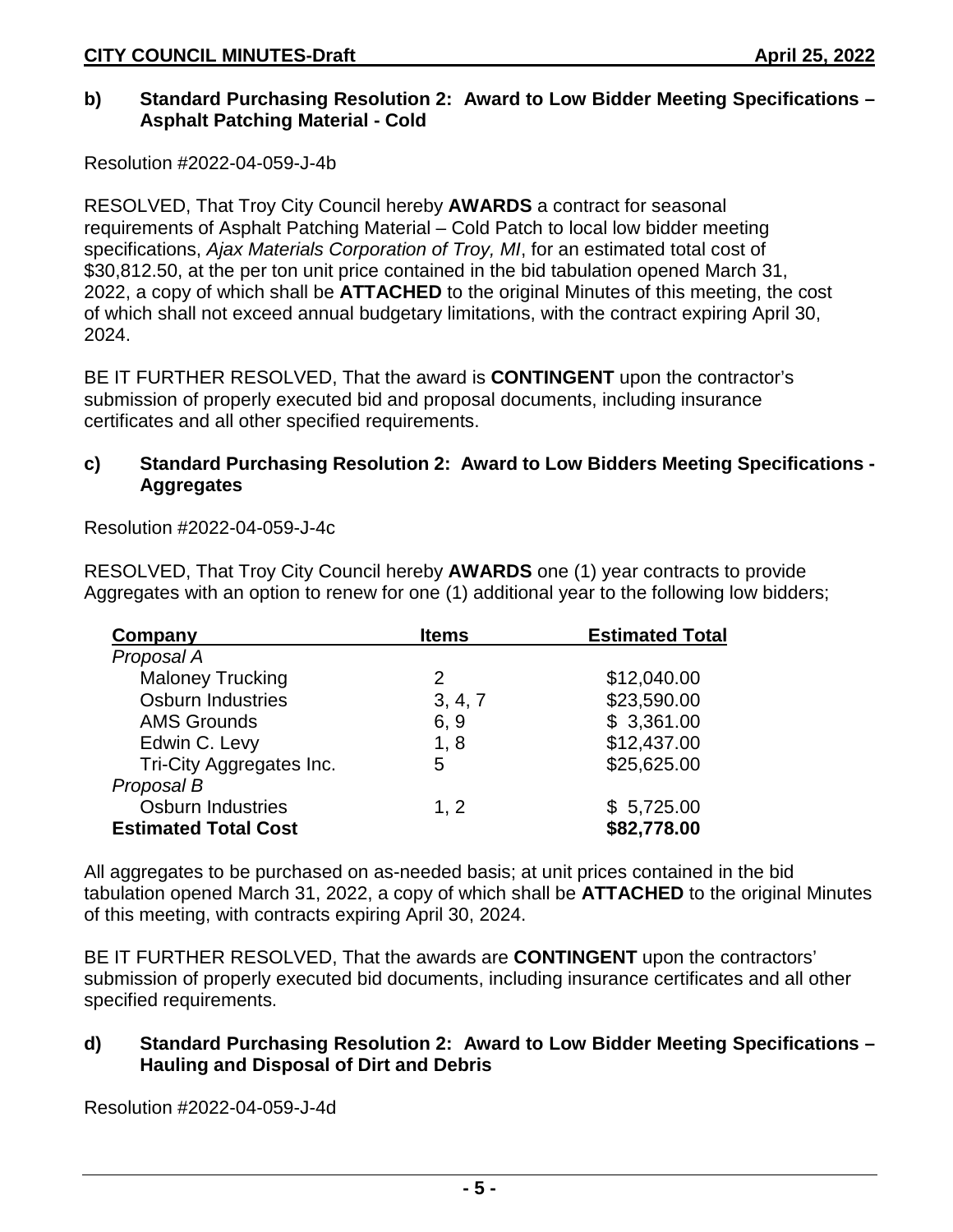RESOLVED, That Troy City Council hereby **AWARDS** contracts for one-year requirements of Hauling and Disposal of Dirt and Debris services with an option to renew for one (1) additional year to the low bidders meeting specifications; *Maloney Trucking, LLC of Troy, MI,* for line items 2 and 4, *Ahern Contracting Inc*. *of Chesterfield, MI,* for item 1, and *Universal Consolidated Enterprises of Roseville, MI,* for item 3, for an estimated total cost of \$173,520.00 at unit prices contained in the bid tabulation opened March 31, 2022; a copy of which shall be **ATTACHED** to the original Minutes of this meeting, with the contracts expiring April 30, 2024.

BE IT FURTHER RESOLVED, That the award is **CONTINGENT** upon the contractors' submission of properly executed bid and proposal documents, including insurance certificates and all other specified requirements.

#### **e) Standard Purchasing Resolution 4: Sourcewell Purchasing Cooperative – Vermeer CTX160 Mini Skid Steer and Attachments**

Resolution #2022-04-059-J-4e

RESOLVED, That Troy City Council hereby **APPROVES** a contract to purchase one (1) Vermeer CTX160 Mini Skid Steer and attachments from *Vermeer Midwest of Fowlerville, MI,*  per the Sourcewell Purchasing Cooperative Contract #031721-VRM for an estimated total cost of \$57,200.

BE IT FURTHER RESOLVED, That Troy City Council hereby **APPROVES** City Administration to roll any unused funds from the 2022 budget specific for this project to the 2023 Capital Fund.

#### **f) Standard Purchasing Resolution 4: Oakland County Purchasing Cooperative – Historic Village Wagon Shop – Structural Repairs; and Standard Purchasing Resolution 4: OMNIA Partners Purchasing Cooperative – Historic Village Wagon Shop Roof Replacement**

Resolution #2022-04-059-J-4f

RESOLVED, That in the best interest of the City, Troy City Council hereby **WAIVES** the bid process and **AWARDS** contracts to *National Restoration* of *Milford, MI*, for the Historic Village Wagon Shop Structural Repairs for an estimated cost of \$30,000 per the Oakland County Purchasing Cooperative Contract #005106, and to *Schena Roofing and Sheet Metal Co., Inc. of Chesterfield, MI*, for the Historic Village Wagon Shop Roof Replacement for an estimated cost of \$48,121.35 per the OMNIA Purchasing Cooperative Contract #R180901, for an estimated project cost of \$78,121.35 with a 20% contingency not to exceed budgetary limitations.

BE IT FINALLY RESOLVED, That the award is **CONTINGENT** upon the contractors' submission of properly executed bid documents, insurance certificates and all other specified requirements.

### **g) Standard Purchasing Resolution 10: Travel Authorization and Approval to Expend Funds for Troy City Council Member Travel – 2022 US Conference of Mayors 90th Annual Meeting**

Resolution #2022-04-059-J-4g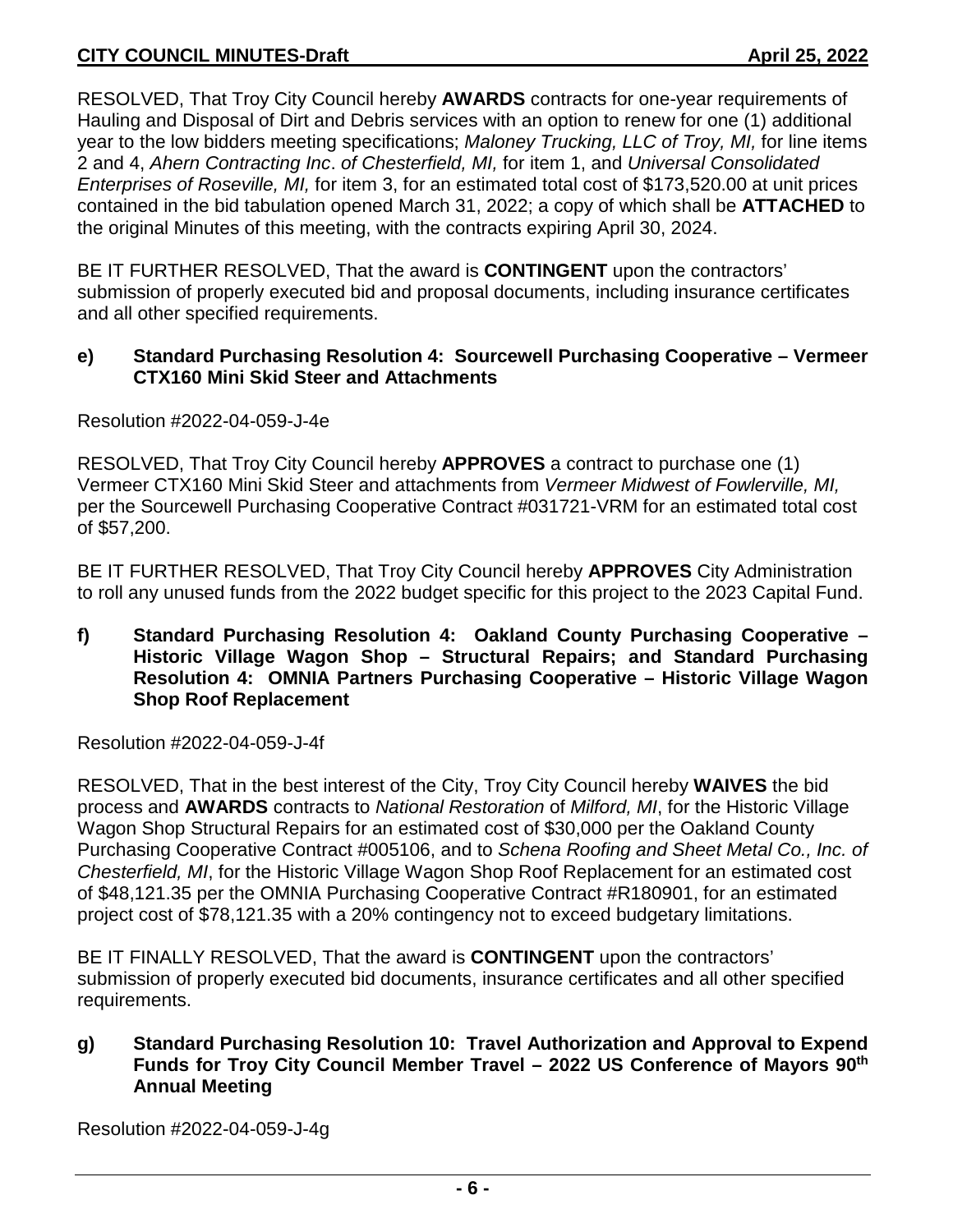RESOLVED, That Troy City Council hereby **AUTHORIZES** City Council member travel expenses for the 2022 US Conference of Mayors 90<sup>th</sup> Annual Meeting, in accordance with accounting procedures of the City of Troy.

#### **J-5 Application to De-List 54 E. Square Lake Road**

Resolution #2022-04-059-J-5

WHEREAS, The Final Report to De-List 54 E. Square Lake was prepared by an Architectural Historian and found that 54 E. Square Lake is not historically significant; and,

WHEREAS, The Historic District Study Committee approved the Final Report to De-List 54 E. Square Lake Road; and,

WHEREAS, The Historic District Study Committee made a finding that 54 E. Square Lake was not historically significant;

THEREFORE, BE IT RESOLVED, That Troy City Council **APPROVES** the Final Report to De-List 54 E. Square Lake Road.

BE IT FURTHER RESOLVED, That Troy City Council **FINDS** that 54 E. Square Lake Road is not historically significant.

BE IT FINALLY RESOLVED, That Troy City Council **APPROVES** the amendment to Section 3 of Chapter 13 of the City Code which eliminates 54 E. Square Lake as an historic district; a copy of the ordinance amending Chapter 13 shall be **ATTACHED** to the original Minutes of this meeting, and a copy of that ordinance shall be **RECORDED** with the Oakland County Register of Deeds as required by State Statute.

#### **J-6 Request for Acceptance of Two Permanent Easements from Affinity 6 Investments, LLC, Sidwell #88-20-32-101-025**

Resolution #2022-04-059-J-6

RESOLVED, That Troy City Council hereby **ACCEPTS** two permanent easements for sidewalks and water mains from *Affinity 6 Investments, LLC*, owner of the property having Sidwell #88-20-32-101-025.

BE IT FURTHER RESOLVED, That the City Clerk is hereby **DIRECTED TO RECORD** the permanent easements with Oakland County Register of Deeds, copies of which shall be **ATTACHED** to the original Minutes of this meeting.

#### **J-7 Request for Acceptance of a Quit Claim Deed from Noor International Academy, Sidwell #88-20-17-351-028**

Resolution #2022-04-059-J-7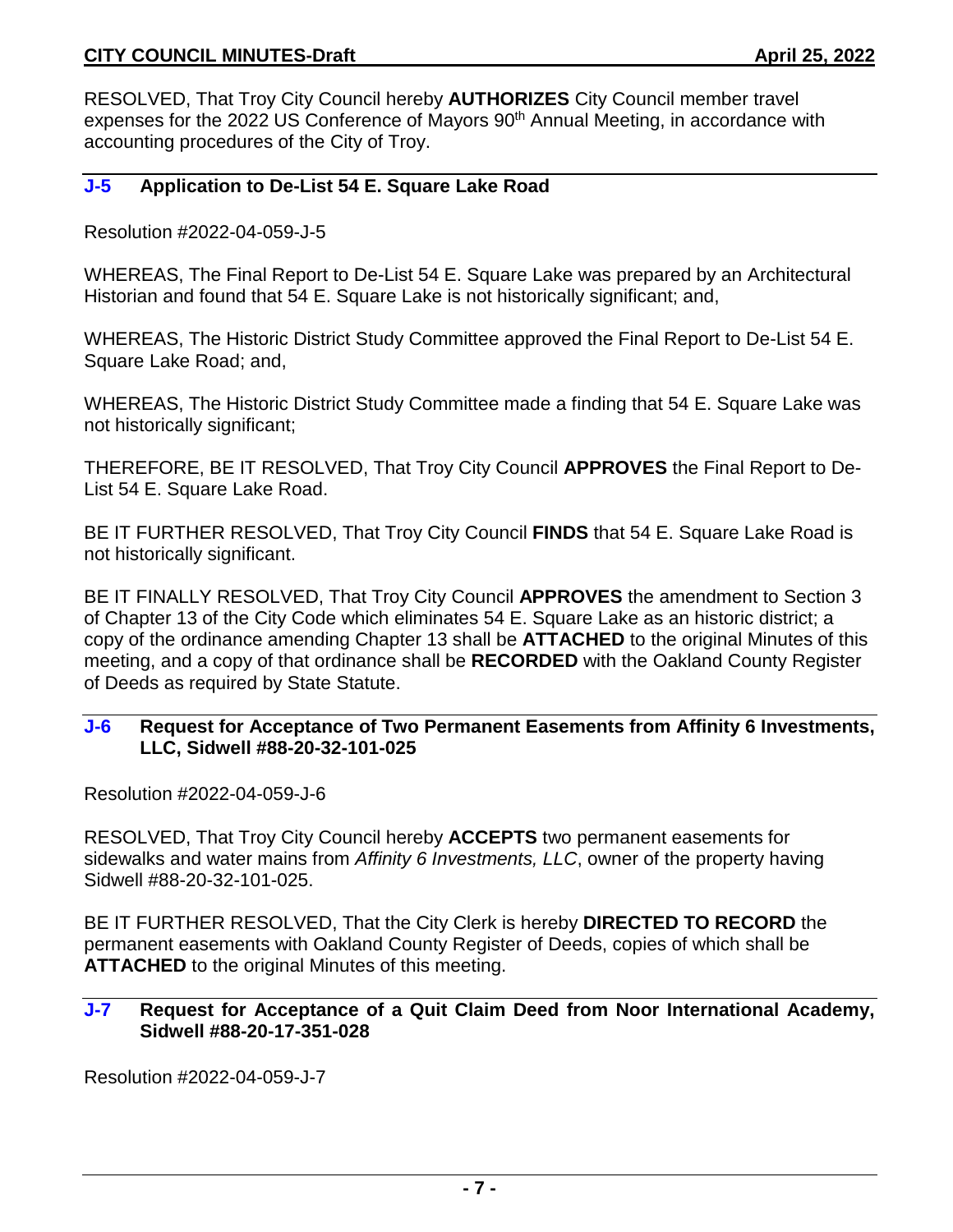### **CITY COUNCIL MINUTES-Draft April 25, 2022**

RESOLVED, That Troy City Council hereby **ACCEPTS** a Quit Claim Deed from Noor International Academy, owners of the property having Sidwell 388-20-17-351-028 for Coolidge right-of-way.

BE IT FURTHER RESOLVED, That the City Clerk is hereby **DIRECTED TO RECORD** the Quit Claim Deed with Oakland County Register of Deeds, a copy of which shall be **ATTACHED** to the original Minutes of this meeting.

#### **J-8 Traffic Committee Recommendations and Minutes – April 20, 2022**

Resolution #2022-04-059-J-8

#### **4. Request for Signage – Wattles Elementary School**

RESOLVED, That a "DO NOT BLOCK DRIVEWAY" sign be **PLACED** at 525 Colebrook and 554 Ellenboro and a "NO STOPPING/STANDING/PARKING HERE TO CORNER" sign be **PLACED** on the existing NO PARKING sign post on the east side of Ellenboro, north of Colebrook.

#### **5. Request for Traffic Control – Avalon Drive at Cedar Crest Drive**

RESOLVED, That the intersection of Avalon Drive at Cedar Crest Drive be **MODIFIED** from NO traffic control to a STOP sign on the Cedar Crest Drive approach to the intersection.

## **K. MEMORANDUMS AND FUTURE COUNCIL AGENDA ITEMS:**

- **K-1 Announcement of Public Hearings: None Submitted**
- **K-2 Memorandums (Items submitted to City Council that may require consideration at some future point in time): None Submitted**

## **L. PUBLIC COMMENT FOR ITEMS NOT ON THE AGENDA FROM TROY RESIDENTS AND BUSINESSES:**

| Vinodh Mudaliar          | Commented in support of cricket fields in Troy                 |
|--------------------------|----------------------------------------------------------------|
| <b>Vinesh Nair</b>       | Commented in support of cricket fields in Troy                 |
| Vihaan Joshi             | Commented in support of cricket fields in Troy                 |
| Rajashekar Asha Muduvadi | Announced an upcoming event titled "Hindu Civilization"        |
| Aaron Dylewski           | Commented on the difficulty of riding his bike throughout Troy |

# **M. CITY COUNCIL/CITY ADMINISTRATION RESPONSE/REPLY TO PUBLIC COMMENT FOR ITEMS NOT ON THE AGENDA FROM TROY RESIDENTS AND BUSINESSES:**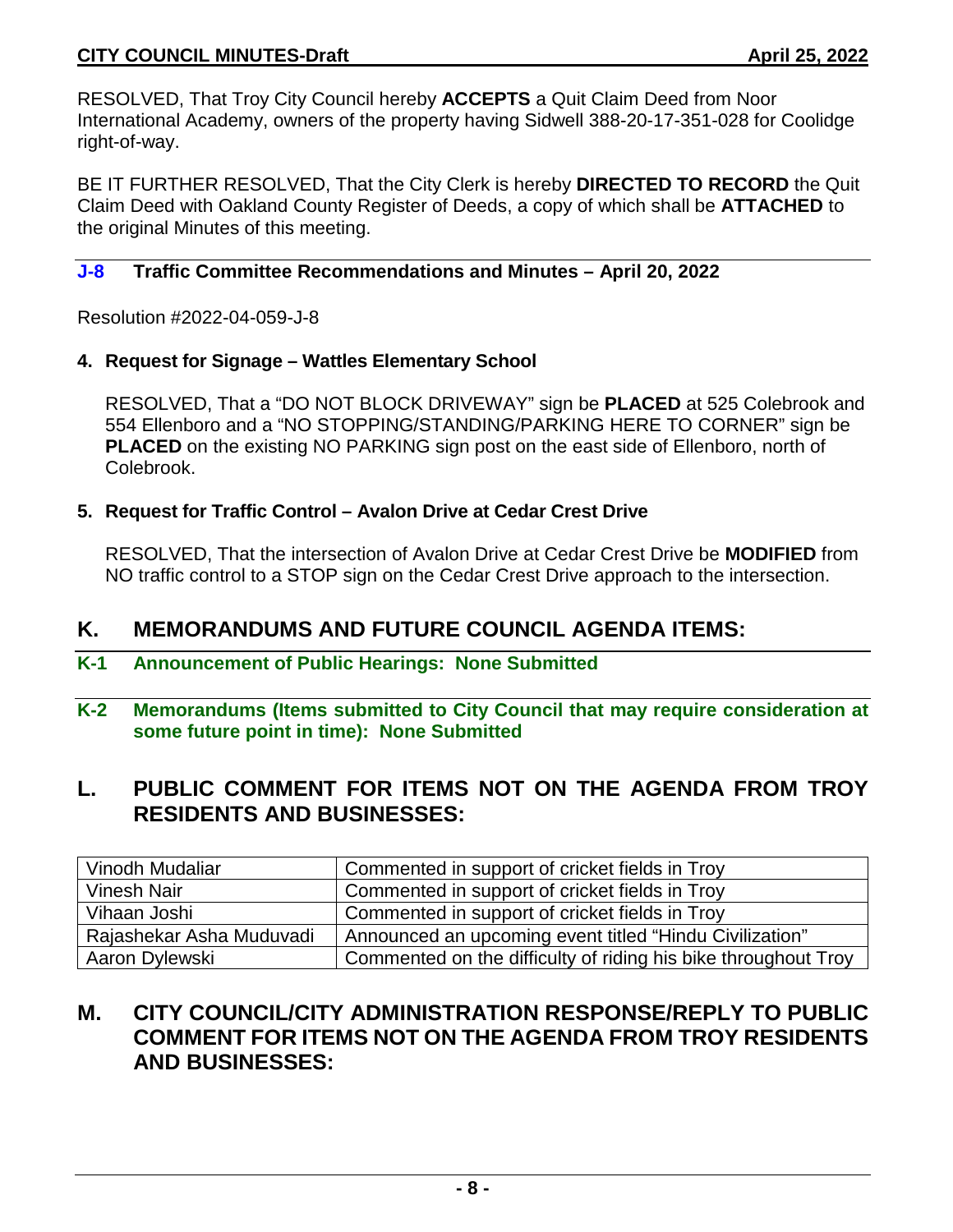### **CITY COUNCIL MINUTES-Draft April 25, 2022**

Public Works Director Kurt Bovensiep commented that during the budget discussions, City Council and City Administration planned to fund improvements to park property in order to accommodate cricket, including a full-size cricket field and restrooms in the 2024 Budget.

Council Member Hodorek commented that there has been a historical challenge in the form of economic challenges, including rigid fiscal policies, that forced the City to set aside plans for improvements, including improvements to parks. She commented that City Council hears the residents who want things like cricket fields and pickleball, and City Council is working on catching up on those improvements, but it takes time in order to do things in a fiscally responsible way.

Council Member Abrahim commented that the most demands for improvements to services come to the recreation areas of the City. She said that it's a slow and steady process to make improvements that can be sustained on a long-term basis.

Council Member Chamberlain-Creanga commented that there is cricket in the 2024 budget, and while she wishes it could be sooner, the City needs to plan for these improvements in a responsible way.

Council Member Chamberlain-Creanga commented that safety for pedestrians and biking is on the minds of City Council, including tonight at the Special Meeting that was held at 6pm to discuss the DDA.

Mayor Baker commented that there are so many improvements that he wishes he could make happen today, but he is happy that we finally have cricket in the budget plan for 2024.

## **N. COUNCIL REFERRALS:**

**Items Advanced to the City Manager by the Mayor and City Council Members for Placement on the Agenda**

**N-1 No Council Referrals**

## **O. REPORTS:**

- **O-1 Minutes – Boards and Committees:** a) Civil Service Commission (Act 78)-Final – March 3, 2022
- b) Planning Commission-Final March 22, 2022

Noted and Filed

#### **O-2 Department Reports:**

a) 1<sup>st</sup> Quarter 2022 Litigation Report

Noted and Filed

**O-3 Letters of Appreciation: None Submitted**

**O-4 Proposed Proclamations/Resolutions from Other Organizations: None Submitted**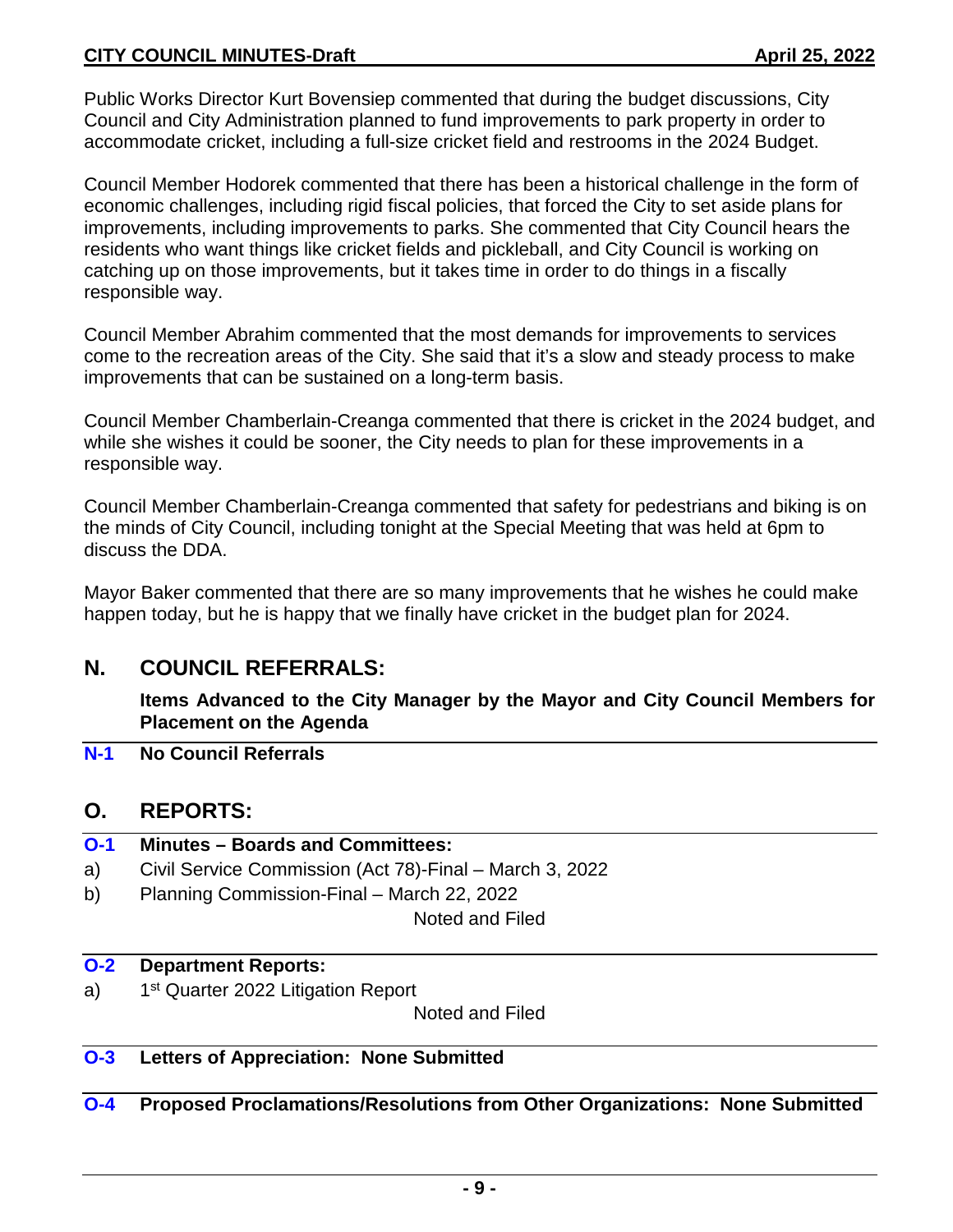# **P. COUNCIL COMMENTS:**

# **P-1 No Council Comments**

# **Q. PUBLIC COMMENT FOR ITEMS ON OR NOT ON THE AGENDA FROM MEMBERS OF THE PUBLIC OUTSIDE OF TROY (NOT RESIDENTS OF TROY AND NOT FROM TROY BUSINESSES):**

The Meeting **RECESSED** at 8:17 PM.

The Meeting **RECONVENED** at 8:32 PM

## **R. CLOSED SESSION**

## **R-1 Closed Session**

# **S. ADJOURNMENT:**

The Meeting **ADJOURNED** at 8:50 PM.

Mayor Ethan Baker

M. Aileen Dickson, MMC, MiPMC II City Clerk